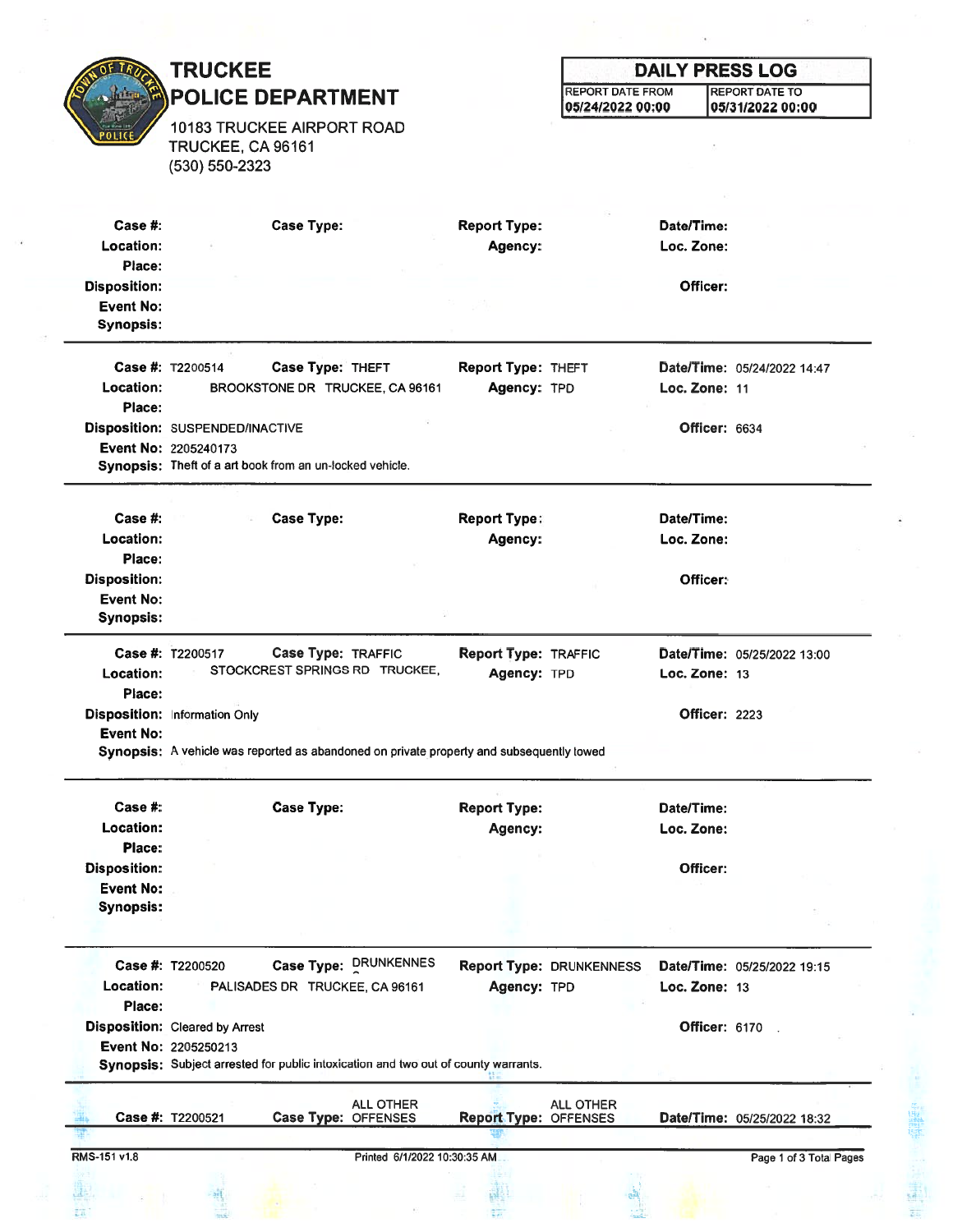| Location:           | TRUCKEE, CA 96161                          | Agency: TPD                  | Loc. Zone: 13        |                             |  |
|---------------------|--------------------------------------------|------------------------------|----------------------|-----------------------------|--|
| Place:              | <b>Disposition:</b> Cleared by Arrest      |                              | Officer: 6668        |                             |  |
|                     | Event No: 2205250207                       |                              |                      |                             |  |
|                     | Synopsis: Subject arrested                 |                              |                      |                             |  |
| Case $#$ :          | <b>Case Type:</b>                          | <b>Report Type:</b>          | Date/Time:           |                             |  |
| Location:           |                                            | Agency:                      | Loc. Zone:           |                             |  |
| Place:              |                                            |                              |                      |                             |  |
| <b>Disposition:</b> |                                            |                              | Officer:             |                             |  |
| <b>Event No:</b>    |                                            |                              |                      |                             |  |
| <b>Synopsis:</b>    |                                            |                              |                      |                             |  |
|                     | Case #: T2200523<br>Case Type: VANDALISM   | Report Type: VANDALISM       |                      | Date/Time: 05/26/2022 08:00 |  |
| Location:           | DONNER PASS RD TRUCKEE, CA 96161           | Agency: TPD                  | Loc. Zone: 13        |                             |  |
| Place:              |                                            |                              |                      |                             |  |
|                     | Disposition: SUSPENDED/INACTIVE            |                              | Officer: 6706        |                             |  |
| <b>Event No:</b>    |                                            |                              |                      |                             |  |
|                     | Synopsis: VEHICLE VANDALISM.               |                              |                      |                             |  |
|                     | Case #: T2200524<br>Case Type: THEFT       | <b>Report Type: THEFT</b>    |                      | Date/Time: 05/26/2022 14:46 |  |
| Location:           | SOARING WAY TRUCKEE, CA 96161              | Agency: TPD                  | Loc. Zone: 13        |                             |  |
| Place:              |                                            |                              |                      |                             |  |
|                     | Disposition: SUSPENDED/INACTIVE            |                              | Officer: 6706        |                             |  |
|                     | Event No: 2205260115                       |                              |                      |                             |  |
|                     | Synopsis: Trailer stolen from parking lot. |                              |                      |                             |  |
|                     |                                            |                              |                      |                             |  |
| Case #:             | <b>Case Type:</b>                          | <b>Report Type:</b>          | Date/Time:           |                             |  |
| Location:<br>Place: |                                            | Agency:                      | Loc. Zone:           |                             |  |
| <b>Disposition:</b> |                                            |                              | Officer:             |                             |  |
| <b>Event No:</b>    |                                            |                              |                      |                             |  |
| <b>Synopsis:</b>    |                                            |                              |                      |                             |  |
|                     | Case #: T2200526<br>Case Type: BURGLARY    | <b>Report Type: BURGLARY</b> |                      | Date/Time: 05/28/2022 15:00 |  |
| <b>Location:</b>    | S SHORE DR TRUCKEE, CA 96161               | Agency: TPD                  | Loc. Zone: 11        |                             |  |
| Place:              |                                            |                              |                      |                             |  |
|                     | <b>Disposition: SUSPENDED/INACTIVE</b>     |                              | Officer: 6617        |                             |  |
|                     | Event No: 2205280133                       |                              |                      |                             |  |
|                     | Synopsis: Vehicle Burglary. No Loss.       |                              |                      |                             |  |
|                     |                                            |                              |                      |                             |  |
|                     | Case #: T2200527<br>Case Type: BURGLARY    | <b>Report Type: BURGLARY</b> |                      | Date/Time: 05/28/2022 16:00 |  |
| Location:           |                                            | Agency: TPD                  | Loc. Zone: 11        |                             |  |
| Place:              | Disposition: SUSPENDED/INACTIVE            |                              | <b>Officer: 6617</b> |                             |  |
|                     | Event No: 2205280136                       |                              |                      |                             |  |
|                     | Synopsis: Vehicle Burglary                 |                              |                      |                             |  |
|                     |                                            |                              |                      |                             |  |
|                     | Case #: T2200528<br>Case Type: BURGLARY    | <b>Report Type: BURGLARY</b> |                      | Date/Time: 05/28/2022 16:46 |  |
| <b>Location:</b>    | S SHORE DR TRUCKEE, CA 96161               | Agency: TPD                  | Loc. Zone: 11        |                             |  |
| Place:              |                                            |                              |                      |                             |  |
| <b>Disposition:</b> |                                            |                              | <b>Officer: 6595</b> |                             |  |
|                     | Event No: 2205280144                       |                              |                      |                             |  |